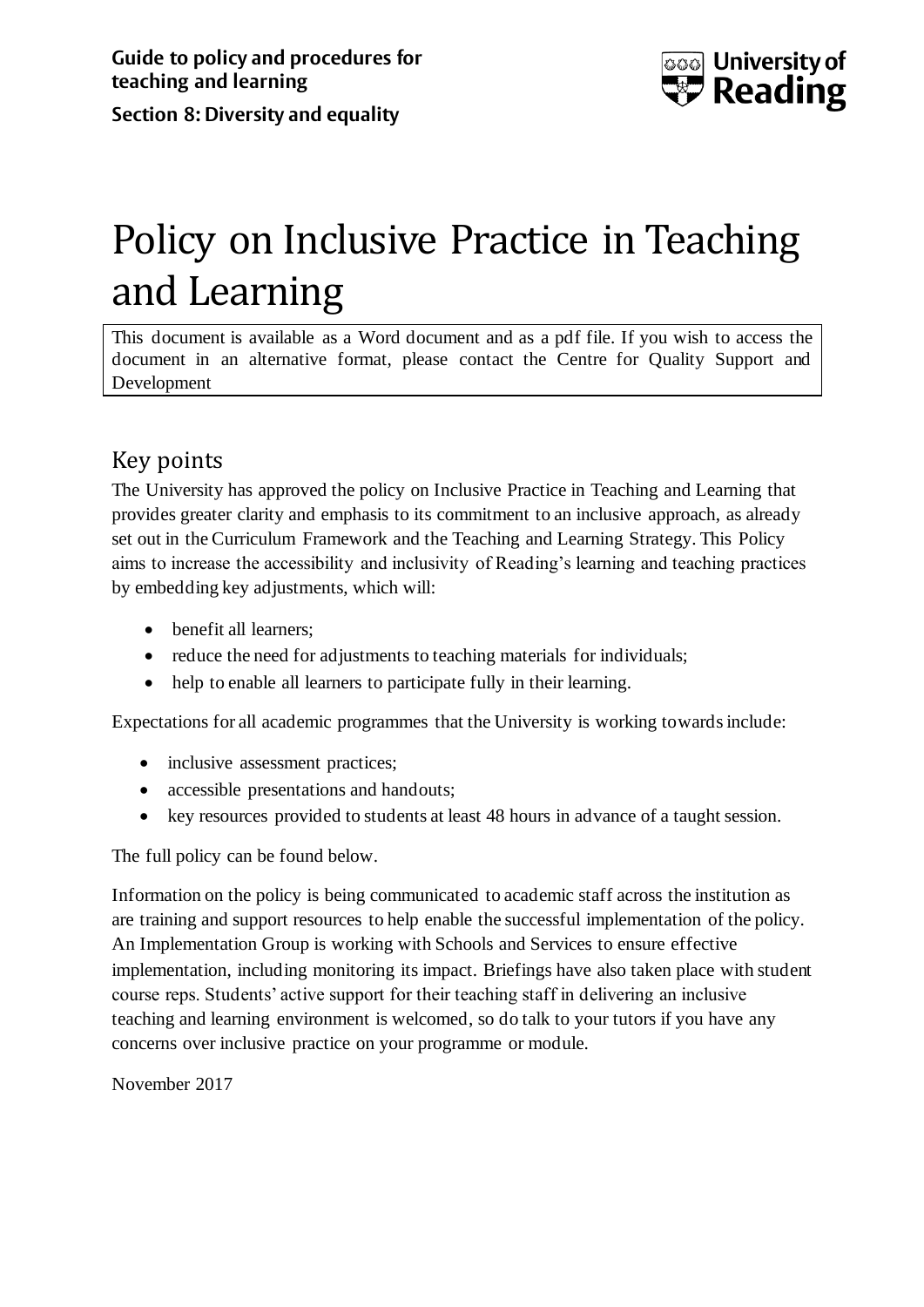#### 1. Purpose

The purpose of this Policy is to ensure that we at the University of Reading provide an accessible and inclusive learning environment which offers our learners the opportunity to maximise their academic potential. Our legal duty to make reasonable adjustments for disabled learners requires that we anticipate likely needs and take positive steps to remove potential barriers to learning. While inclusive teaching and learning practice is relevant to all students and covers a wide variety of diverse characteristics, there are specific challenges in the area of disability that provide the rationale for specific attention to this area of inclusivity. These challenges include:

- a long established body of equality legislation in relation to disability that means that legal risk in this area is higher than in many others;
- specific Government funding has been attached to meeting disability needs in Higher Education, which has not been the case in other areas of diversity. This funding is now being reduced;
- there is a link between learning and disability to a much greater extent than for many other types of protected characteristics, with the largest single group of disabled students being those with Specific Learning Difficulties (SpLD).

This Policy aims to increase the accessibility and inclusivity of our learning and teaching practices by embedding into standard practice a number of key adjustments which will benefit all learners. This will reduce the need for individual adjustments; help to eliminate stigma; and help to enable all learners to participate fully in their learning. The Policy will operate within the wider Curriculum Framework, which includes a clear commitment to inclusive teaching and learning.

#### 2. Policy

- 2.1 The Policy covers teaching and learning materials and practice, and is relevant for all University of Reading students. All materials produced by the University of Reading in support of its teaching and learning activities should be accessible to as broad a range of learners as possible. The term 'learners' covers students and also staff who may be undertaking internal CPD and training. This Policy applies to all learning materials provided by the University, unless there is a justified pedagogic or professional reason for not doing so. Exemptions, beyond those outlined in the Policy Guidance, must be fully justified, discussed with the Disability Advisory Services, and approved by the relevant Teaching and Learning Dean.
- 2.2 The expectation is that the Guidance in support of this Policy will be followed by all staff engaged in teaching and learning. The University of Reading 'Engaging everyone' website is a useful starting point, at [http://www.reading.ac.uk/internal/engaging](http://www.reading.ac.uk/internal/engaging-everyone/inclusive-resources/ee-creating-accessible-teaching-and-learning-materials.aspx)[everyone/inclusive-resources/ee-creating-accessible-teaching-and-learning](http://www.reading.ac.uk/internal/engaging-everyone/inclusive-resources/ee-creating-accessible-teaching-and-learning-materials.aspx)[materials.aspx](http://www.reading.ac.uk/internal/engaging-everyone/inclusive-resources/ee-creating-accessible-teaching-and-learning-materials.aspx) and there is also more explicit guidance available on supporting disabled students at: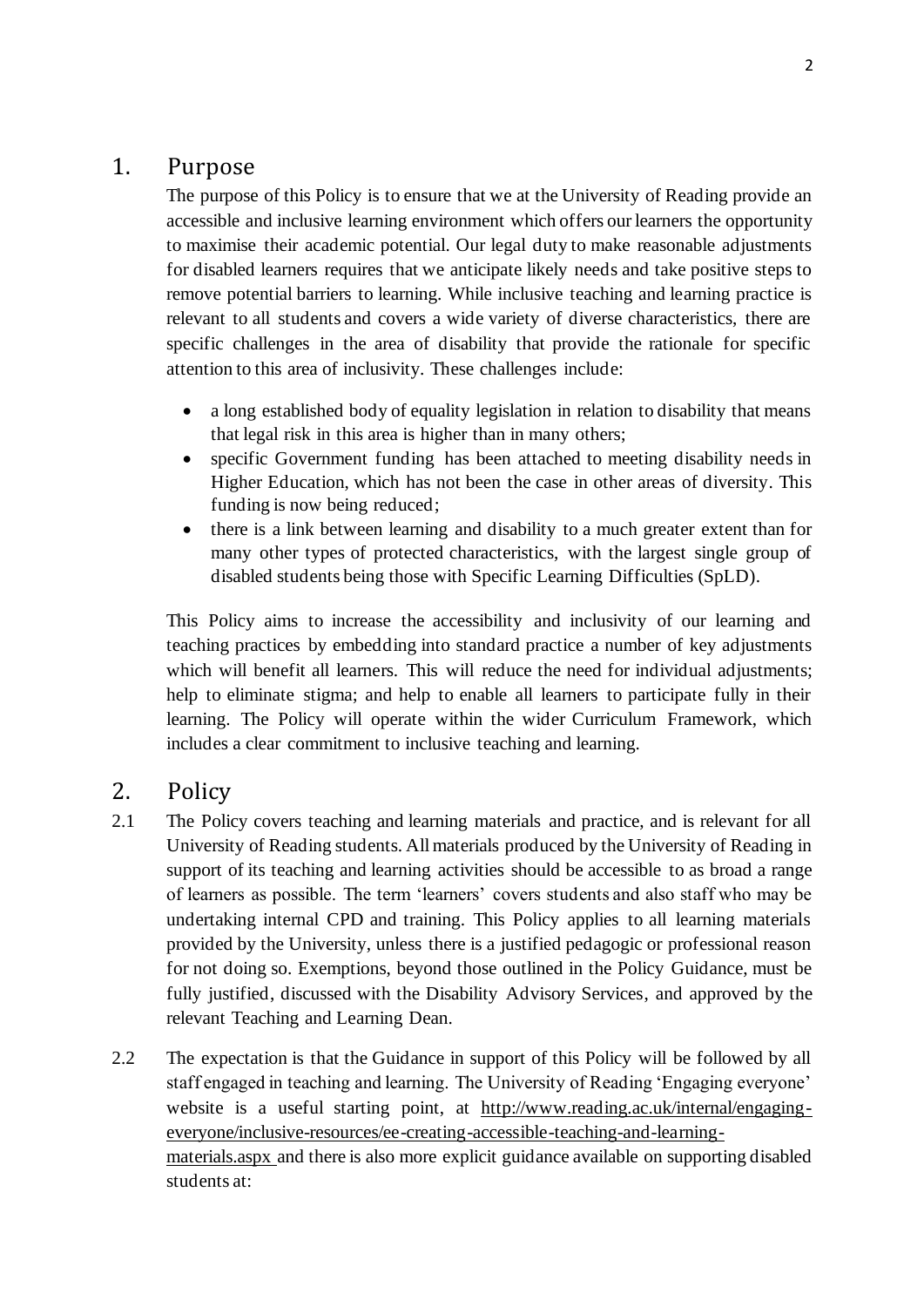<http://www.reading.ac.uk/web/files/qualitysupport/Studentswithdisabilities.pdf>

- 2. 3 The University is committed to an end-to-end process of engagement with inclusive teaching and learning through:
	- curriculum and programme design;
	- preparation of learning materials;
	- teaching delivery;
	- student empowerment.
- 2.4 The specific minimum expectations that the University of Reading is working towards are:
- 2.4.1 Curriculum and Programme design
	- 2.4.1.1 All learning outcomes must follow inclusivity guidelines.
		- (a) Every assessable learning outcome must create an output that is measurable, so that students can be tested on the extent to which they are meeting the outcome.
		- (b) Wherever possible, assessable learning outcomes should allow students to demonstrate their ability to meet the outcomes in a variety of different ways, as appropriate.
		- (c) The creation of inclusive learning outcomes automatically gives more scope to be more creative with assessments, and to test students' learning in various different ways.
	- 2.4.1.2 All programmes must use inclusive assessment practices that meet legal requirements and follow University guidelines.
		- (a) An inclusive assessment regime allows an entire cohort of diverse students to demonstrate their ability to meet the learning outcomes of their programme. A student's background, race, religion, gender, sexuality, age, marital status or disability should not impact on their opportunity to learn and to evidence that learning.
		- (b) When developing a programme or a module, academic staff should anticipate potential problems when planning assessments. Inclusive assessments prevent these problems arising or at least keep them to a minimum.
- 2.4.2 Preparation of learning materials
	- 2.4.2.1 Course content must be presented in an accessible manner on the relevant virtual learning environment (VLE) and in the classroom.
		- (a) Paper copies of resources handed out in class can present a barrier for some students. Materials must be uploaded to the VLE at least two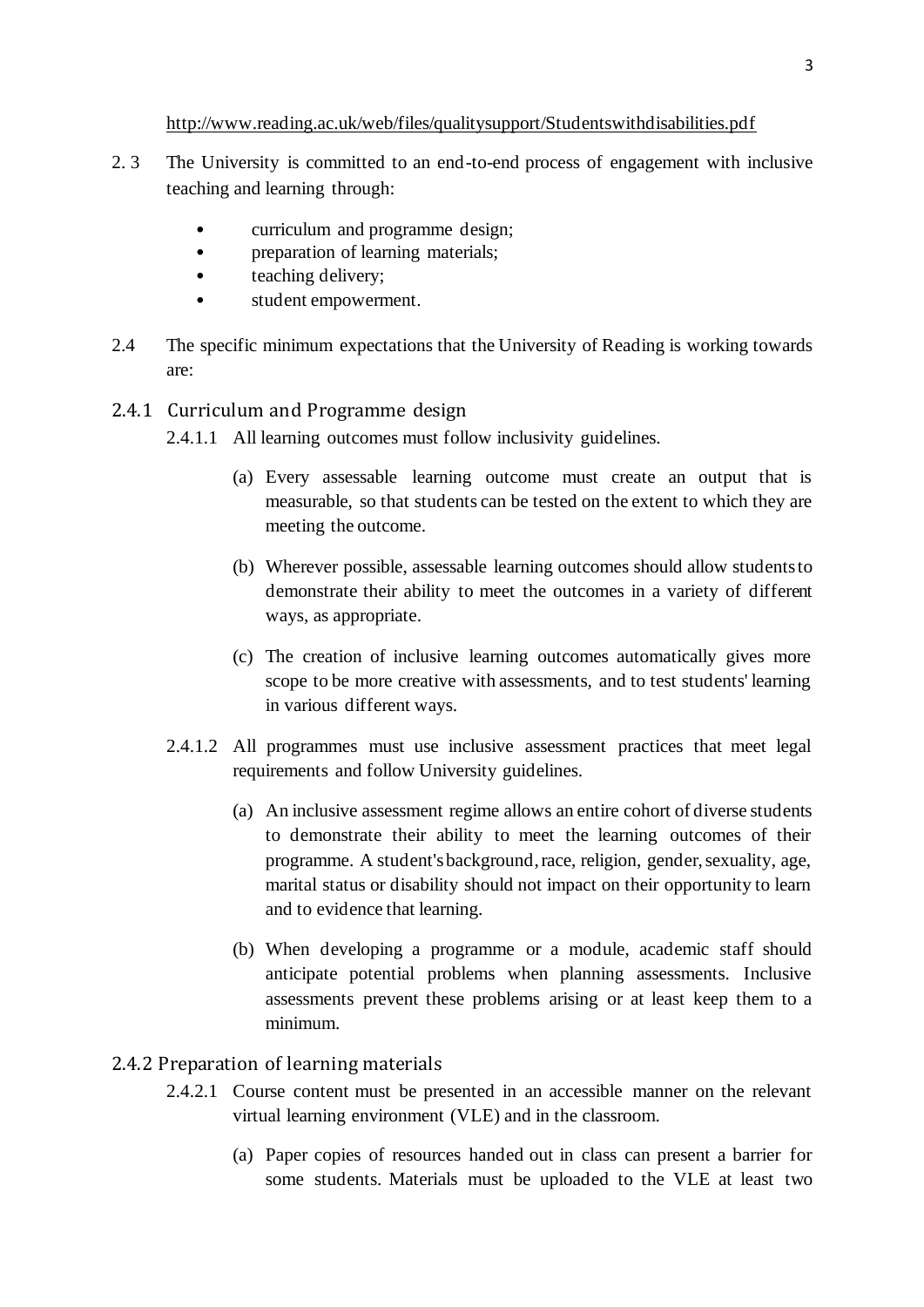working days before the relevant teaching session. This provides time for students to access the materials using assistive technologies, e.g. screenreaders, where required. It also provides flexible access to learning content so that all students have time to prepare and think critically about the subject material prior to class.

- 2.4.2.2 All learning materials, including documents, presentations and multimedia, must be produced following appropriate guidance to maximise their accessibility.
	- (a) All presentations should be easy to read (with a font large enough to read by all when displayed on the screen) and with numbering to aid access for students. There is an Accessibility Checker built into PowerPoint.
	- (b) The 'Styles' feature of MS Word can be used to structure documents, making it easier for students to navigate and use other assistive software. Handouts should be in 12-point font as a minimum size (ideally 14 point)
	- (c) Alternative approaches to learning materials can include pod- or screencasts as well as other forms of multimedia.
	- (d) Pod- and screen-casts should, ideally, be accompanied by a transcript, unless (in the case of a screen-cast) it is obvious from the image on the screen what is being explained verbally.
- 2.4.2.3 Reading lists must be provided on the University's online reading list system, Talis Aspire, which is designed to be accessibility compliant, and should be made available in advance of the module (or equivalent) beginning.

#### 2.4.3 Teaching delivery

- 2.4.3.1 Teaching and learning methods used on all programmes, including each module, must enhance student engagement and inclusivity, and will be monitored through standard QA processes, e.g. Periodic Review.
- 2.4.3.2 Students must be permitted to make audio recordings of lectures except under exceptional circumstances and may request permission for visual recording. Any recording must be in accordance with existing [University policy.](https://www.reading.ac.uk/internal/student/OnlineStudentHandbook/osh-recording-lectures.aspx)
- 2.4.4 Student empowerment
	- 2.4.4.1 All relevant information materials concerning the programme of study (e.g. programme and module handbooks) should be accessible to students in advance to help them better engage with the learning and to highlight any specific challenges linked to their disability
	- 2.4.4.2 A variety of approaches must be used to engage student feedback and to incorporate the student voice into programme design and development.